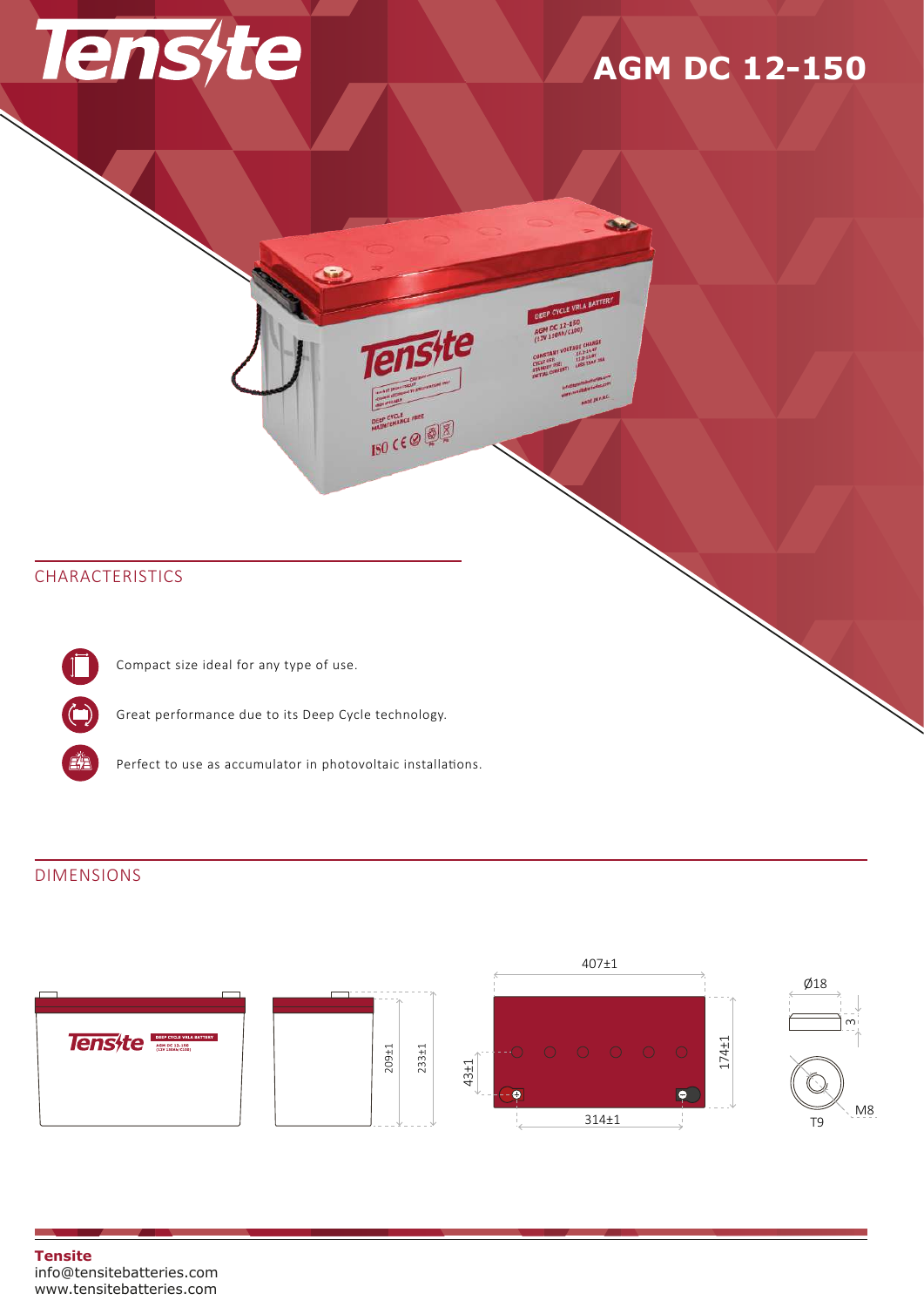

# AGM DC 12-150

## **AGM DEEP CYCLE BATTERY** 12V 150 AH

### DEEP CYCLE SERIES BATTERY

DC series VRLA batteries are superior Deep Cycle design with thick plates, high-density active materials and slightly stronger electrolyte, which can withstand repeated deep cyclic applications.

Deep Cycle series batteries are the special design batteries with 10 years floating design life at 25°C. Meet with IEC, BS,JIS and Eurobat standard, UL(MH62092), CE approved.

### APPLICATION

- Emergency Power System Power tools
- Communication equipment
- **Telecommunication systems**
- Uninterrup�ble power supplies
- 
- Marine equipment
- Medical equipment
- Solar and wind power system



### GENERAL FEATURES

- **Safety Sealing**
- Non-spillable construction
- High power density
- **Excellent recovery from Deep discharge**
- . Thick plates and high active materials
- Longer life and low self-discharge design

### TECHNICAL SPECIFICATIONS

|                                   |                                                         | <b>Nominal voltage</b>                   |                            | 12V                                               |                 |                          |                         |                 |  |
|-----------------------------------|---------------------------------------------------------|------------------------------------------|----------------------------|---------------------------------------------------|-----------------|--------------------------|-------------------------|-----------------|--|
| <b>BATTERY MODEL</b>              |                                                         | Rated capacity (100 hour rate)           |                            | 150Ah                                             |                 |                          |                         |                 |  |
|                                   |                                                         | <b>Cells Per battery</b>                 |                            |                                                   |                 | 6                        |                         |                 |  |
| <b>DIMENSION</b>                  | Length                                                  |                                          | Width                      |                                                   |                 | Height                   | <b>Total Height</b>     |                 |  |
|                                   | 407 mm                                                  |                                          | 174 mm                     |                                                   |                 | 209 mm                   | 233 mm                  |                 |  |
| <b>APPROX. WEIGHT</b>             | 33.5 $kg \pm 3%$                                        |                                          |                            |                                                   |                 |                          |                         |                 |  |
| CAPACITY @ 25°C                   | 10 hour rate (12A, 10.8V)                               |                                          | 5 hour rate (19.2A, 10.5V) |                                                   |                 | 3 hour rate (30A, 10.2V) | 1 hour rate (72A, 9.6V) |                 |  |
|                                   | 120 Ah                                                  |                                          | 96 Ah                      |                                                   |                 | 90 Ah                    | 72 Ah                   |                 |  |
| <b>MAX. DISCHARGE CURRENT</b>     | 1200 A (5 sec.)                                         |                                          |                            |                                                   |                 |                          |                         |                 |  |
| <b>INTERNAL RESISTANCE</b>        | Full charged Vat 25 $^{\circ}$ C: Approx. 4.5m $\Omega$ |                                          |                            |                                                   |                 |                          |                         |                 |  |
| <b>CAPACITY AFFECTED BY TEMP.</b> | 40ºC                                                    |                                          |                            | 25ºC                                              |                 | 0ºC                      | $-15^{\circ}$ C         |                 |  |
| (10 HR)                           | 102%                                                    |                                          | 100%                       |                                                   |                 | 85%                      | 65%                     |                 |  |
| SELF DISCHARGE @25°C              |                                                         | After 3 months storage                   |                            | After 12 months storage<br>After 6 months storage |                 |                          |                         |                 |  |
|                                   |                                                         | 91%                                      |                            |                                                   | 82%             | 64%                      |                         |                 |  |
| <b>CHARGE METHOD @25°C</b>        |                                                         | <b>Cycle Use</b>                         |                            | <b>Float Use</b>                                  |                 |                          |                         |                 |  |
|                                   |                                                         | 14.1-14.4V                               |                            | 13.50-13.80V                                      |                 |                          |                         |                 |  |
|                                   |                                                         | (Initial charging current less than 27A) |                            |                                                   |                 |                          |                         |                 |  |
|                                   | Container                                               | Electrolyte                              |                            | Separator                                         | <b>Positive</b> | Negative                 | Safety valve            | <b>Terminal</b> |  |
| <b>CONSTRUCTION</b>               | BS (UL94-HB) /                                          | Sulfuric acid                            |                            | Fiber glass                                       | Lead<br>dioxide | Lead                     |                         | Copper          |  |
|                                   | Flame retardant                                         |                                          |                            |                                                   |                 |                          | <b>EPDR</b>             |                 |  |
|                                   | ABS (UL94-V0)                                           |                                          |                            |                                                   |                 |                          |                         |                 |  |

### BATTERY DISCHARGE TABLE

| <b>CONSTANT CURRENT (AMP) AND CONSTANT POWER (WATT) DISCHARGE TABLE AT 25 ºC</b> |   |        |          |        |        |                 |                 |                 |       |       |       |       |       |
|----------------------------------------------------------------------------------|---|--------|----------|--------|--------|-----------------|-----------------|-----------------|-------|-------|-------|-------|-------|
| F.V / TIME                                                                       |   | 5 min  | $10$ min | 15 min | 30 min | 1 <sub>hr</sub> | 2 <sub>hr</sub> | 3 <sub>hr</sub> | 4 hr  | 5 hr  | 8 hr  | 10 hr | 20 hr |
| 9.60                                                                             | A | 384.0  | 253.0    | 204.0  | 137.0  | 72.0            | 42.0            | 31.0            | 24.0  | 19.8  | 14.0  | 12.6  | 6.8   |
|                                                                                  | W | 3967.0 | 2704.0   | 2189.0 | 1471.0 | 778.0           | 461.0           | 343.0           | 270.0 | 225.1 | 160.9 | 145.5 | 79.1  |
| 10.20                                                                            | A | 372.0  | 228.0    | 192.0  | 131.0  | 68.0            | 40.0            | 30.0            | 23.4  | 19.4  | 13.7  | 12.4  | 6.6   |
|                                                                                  | W | 3976.0 | 2551.0   | 2151.0 | 1468.0 | 765.0           | 462.0           | 347.0           | 272.1 | 226.6 | 160.1 | 145.2 | 77.4  |
| 10.50                                                                            | A | 360.0  | 204.0    | 168.0  | 122.0  | 66.0            | 39.0            | 29.0            | 23.0  | 19.2  | 13.6  | 12.1  | 6.6   |
|                                                                                  | W | 3933.0 | 2325.0   | 1919.0 | 1409.0 | 759.0           | 454.0           | 341.0           | 269.6 | 225.1 | 159.5 | 143.4 | 78.0  |
| 10.80                                                                            | A | 347.0  | 193.0    | 156.0  | 113.0  | 63.0            | 38.0            | 29.0            | 22.7  | 18.7  | 13.2  | 12.0  | 6.5   |
|                                                                                  | W | 3894.0 | 2221.0   | 1800.0 | 1307.0 | 738.0           | 447.0           | 337.0           | 267.8 | 221.3 | 156.4 | 142.6 | 77.2  |
| 11.10                                                                            | A | 335.0  | 180.0    | 144.0  | 101.0  | 61.0            | 37.0            | 28.0            | 22.1  | 18.2  | 12.8  | 11.4  | 6.1   |
|                                                                                  | W | 3803.0 | 2090.0   | 1679.0 | 1179.0 | 720.0           | 440.0           | 328.0           | 263.0 | 217.7 | 153.8 | 137.6 | 74.2  |